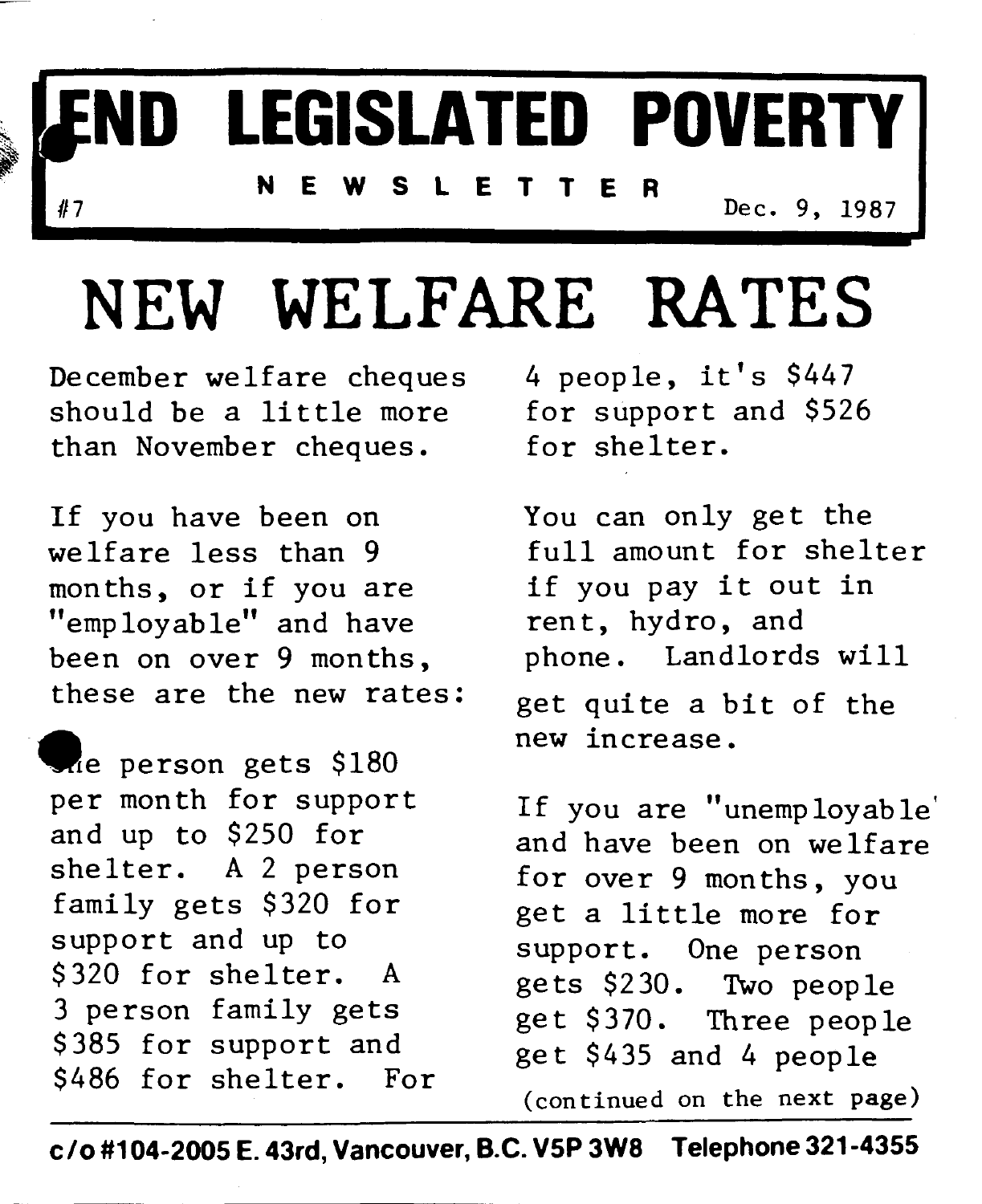#### **New welfare rates**

(continued **from page 1)** 

get \$497. The shelter part stays the same.

The rates are a bit different if there is a handicapped person or a pensioner in your family.

The welfare increase

will cost the government only about \$44 million a year. Half of the money will come from Ottawa. Anti-poverty groups have been asking for ten times as much. Welfare rates are **still**  at only 45% to 60% of the poverty line.



**C** LUNCH PROVIDED ALL WELCOME **f**<br> **FREE CHILDCARE**, CALL RUTH HOULE, 253-0462 COST: free or pay what you can

المناشئة والمناشرة والمتحاشرة والمناشئة والمناشرة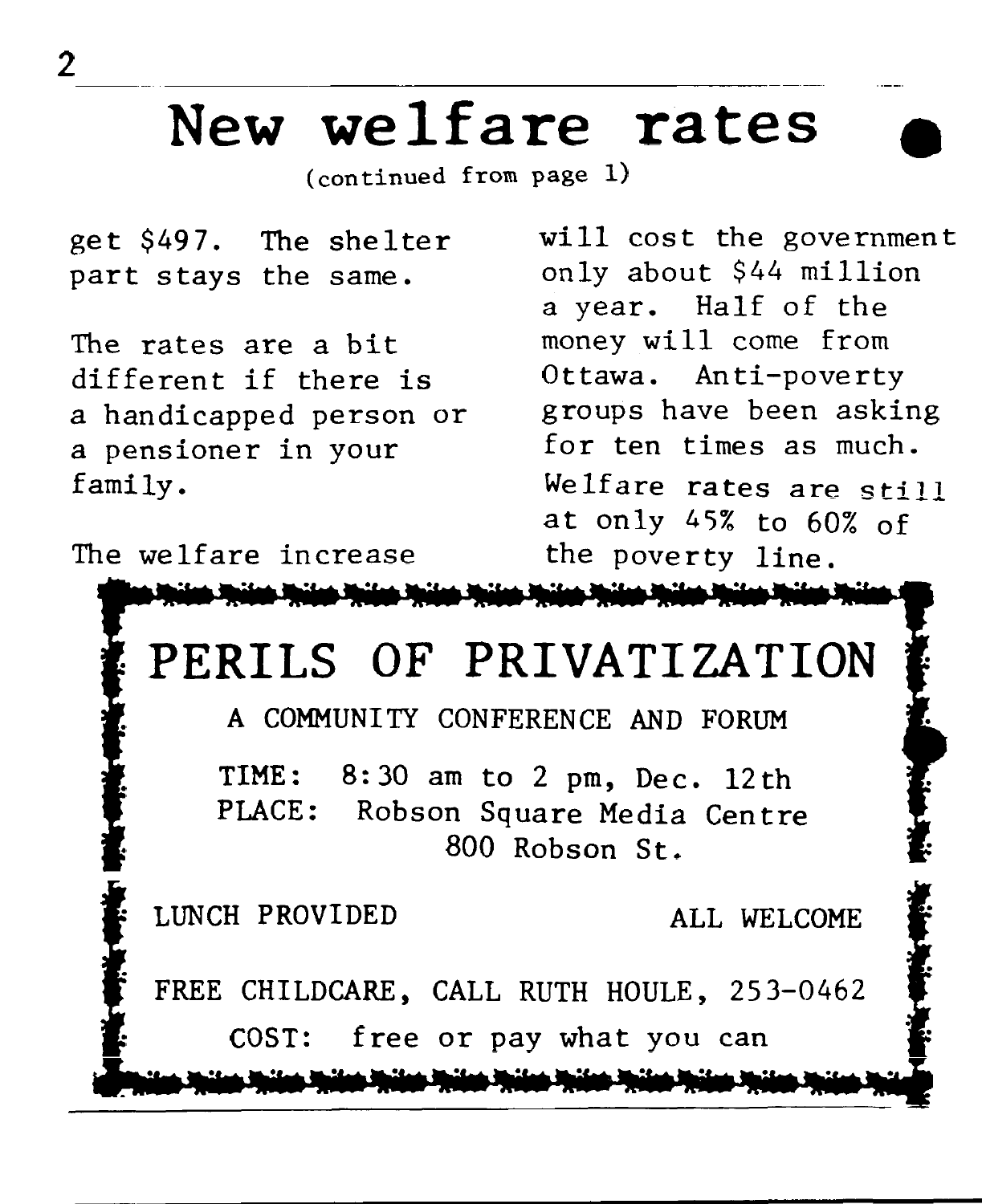

#### **ILLEGAL** SUITES

*@re* **you being kicked**  out **of a suite because the city says it's "illegal"?** 

**If so,** call **the Tenants Rights Coalition at 682-6341.** 

They may be able to  $he1p$  you.

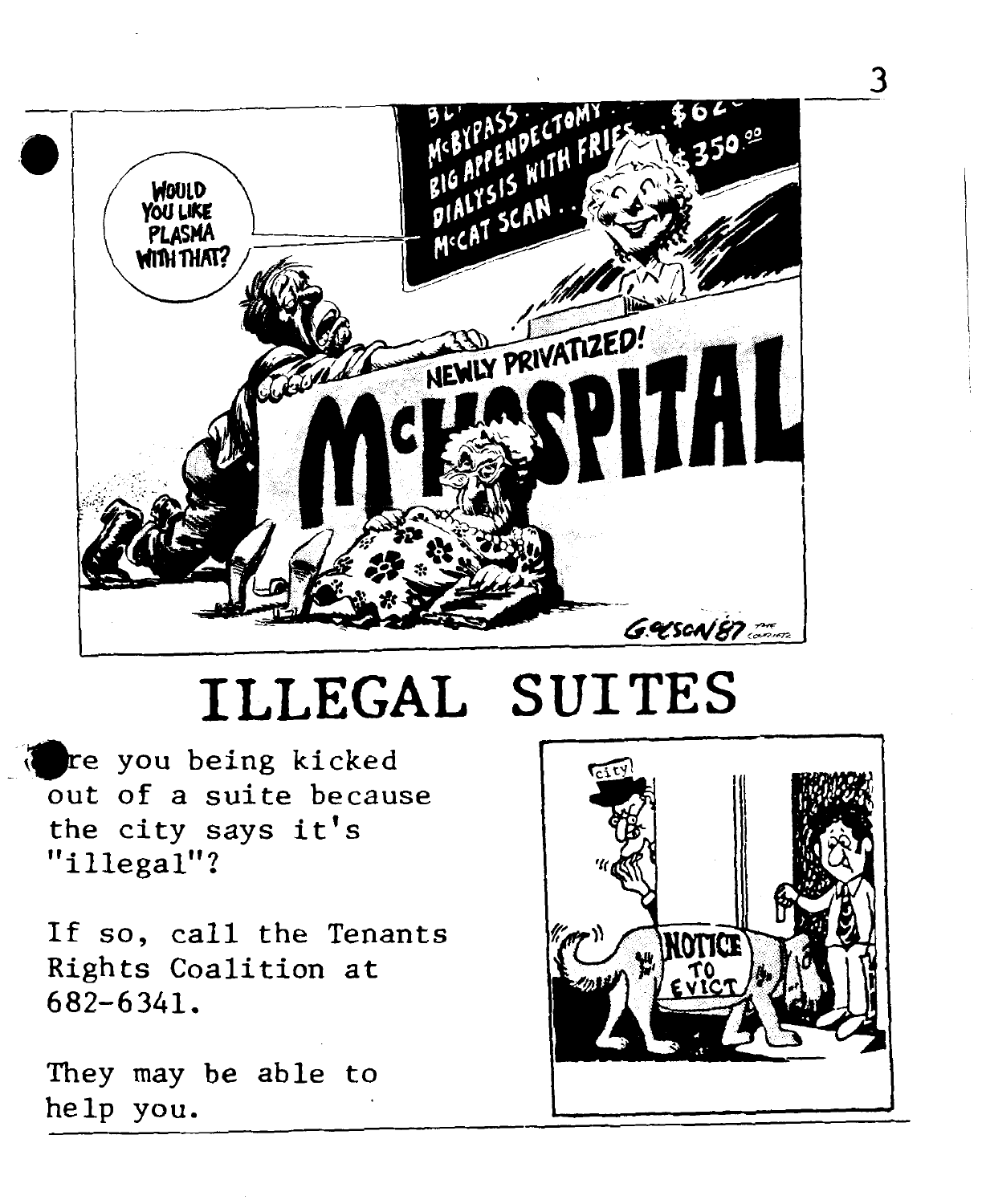Is the government planning to sell off public housing?

Anti-poverty groups have have some evidence that this is their plan.

For example, Margaret Mitchell, president of the Public Housing Tenants ' Association, has a letter from Claude Richmond. He is the person in charge



### PUBLIC HOUS!

of public housing in B. C. It says: "If privatizing social housing is the most cost effective way of managing social housing, then we will pursue it. **It** 



4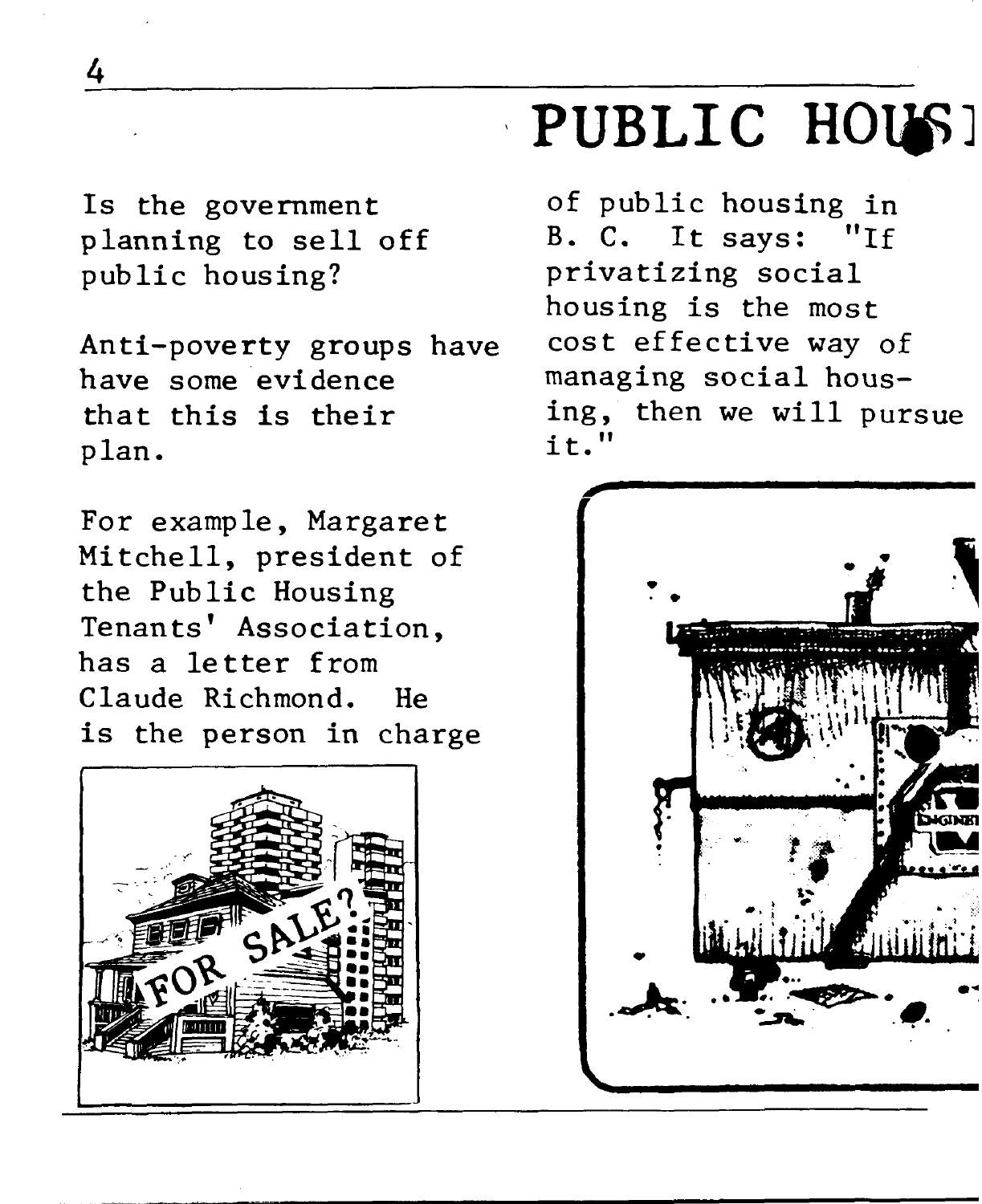## $-$ **N\$** FOR **SALE?**

We also have a copy of a *3* year plan to change the Ministry of Social Services and Housing. For the year 1990, it says: "Increase capacity for self-directed purchase



of housing. " We think this means: sell off public housing.

This has already happened in England. As a result, there is very little housing for low **income people.** Many people on welfare are being forced to **stay**  in bed and breakfast rooms like tourists.

### **CHRISTMAS HELP**

**Need** extra money for Christmas? **Call** the Christmas Bureau at 253-7191. **They** may **be**  able to help.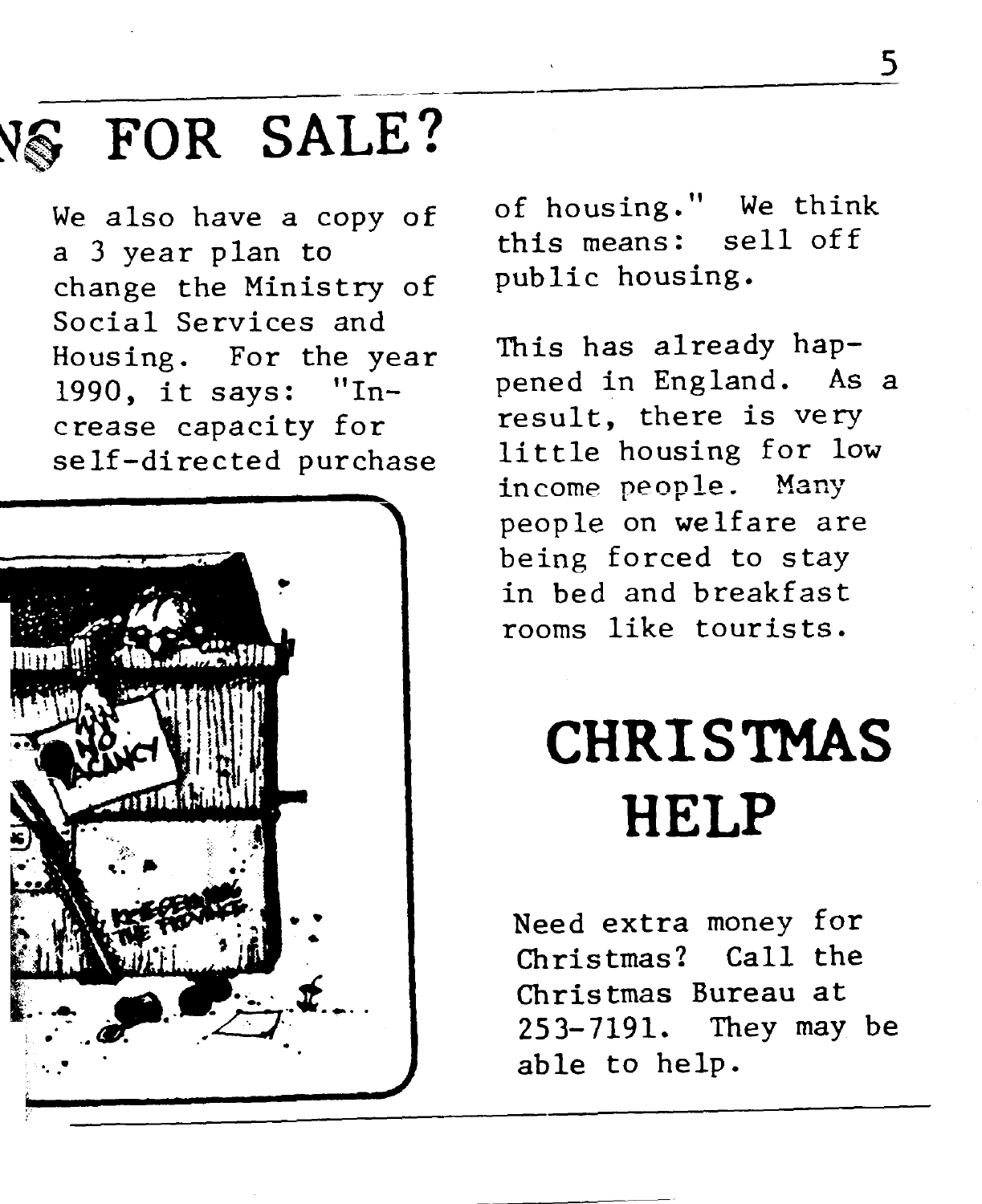**NEWS** ITEM:

Bill Vander Zalm plans to "decentralize" **B. C. He will appoint 8 special Ministers. Each Minister will report directly to Vander Zalm.** 



6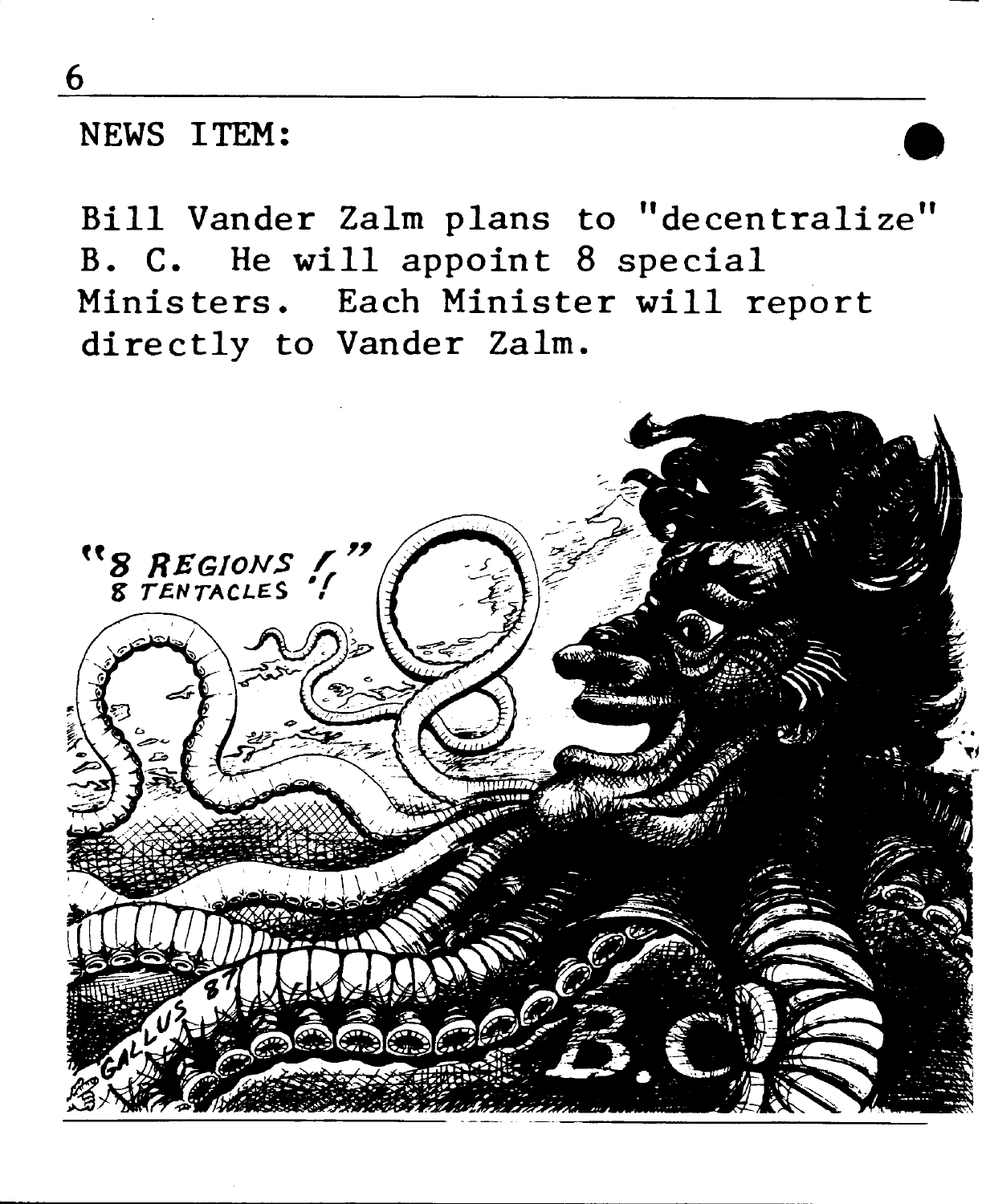**eSe groups wi** 11 YOU too **can** become a help you with  $OR:$  <sup>ao-it-yoursell-well.</sup><br>Ifare problems: this book. Call we1 fare problems: **IO~O~OD~~OHII.H~~OH~O~O~O~O~O~O~O**  : DOWNTOWN EASTSIDE RESI-DENTS' ASSOCIATION, 9E. **5** Hastings. Phone 682- 0931. Open 9 to 5 Mon-: day through Friday. **Lom.~mom~momomomomomomomomomonmomomo**  VANCOUVER AND DISTRICT<br>PUBLIC HOUSING TENANTS **ASSOCIATION, 246 E. i** Broadway. Phone 872- **3 =**8648. Open 9 to 4 Mon day through Friday. **~momomomomomomomomomomomomom~m~D~~\*~~~**  FIRST UNITED CHURCH, FIRST UNITED CHURCH,<br>320 E. Hastings. Come<br>Monday through Friday : FIRST UNITED CHURCH,<br>320 E. Hastings. Come<br>Monday through Friday, **f** to  $11:30$  am. m.m.m.m.m.m.m.m.m.m.m.m.m.m. **0** - I to 11:30 am.<br>
Suncesses and action CEN-<br>
TDE 146 E Broadway **<sup>5</sup>**TRE, 146 E. Broadway. ! Open 9:30 to 3 pm Mon-<br>day through Thursday.<br>Phone 875-8311. day through Thursday. **m ~om~m~moma~~mom~momomomomomomomomomom**  LITTLE MOUNTAIN TENANTS ASSOCIATION, 125 E. **5** 37th. Phone 324-0555. **j** Open 10 to 3 Monday through Friday.

do-it-yourself-welfare this book. 321-4355.

7

## Welfare Rights and **GAIN**

**9th Edition September 1987**  *Your Information*  **Guide**